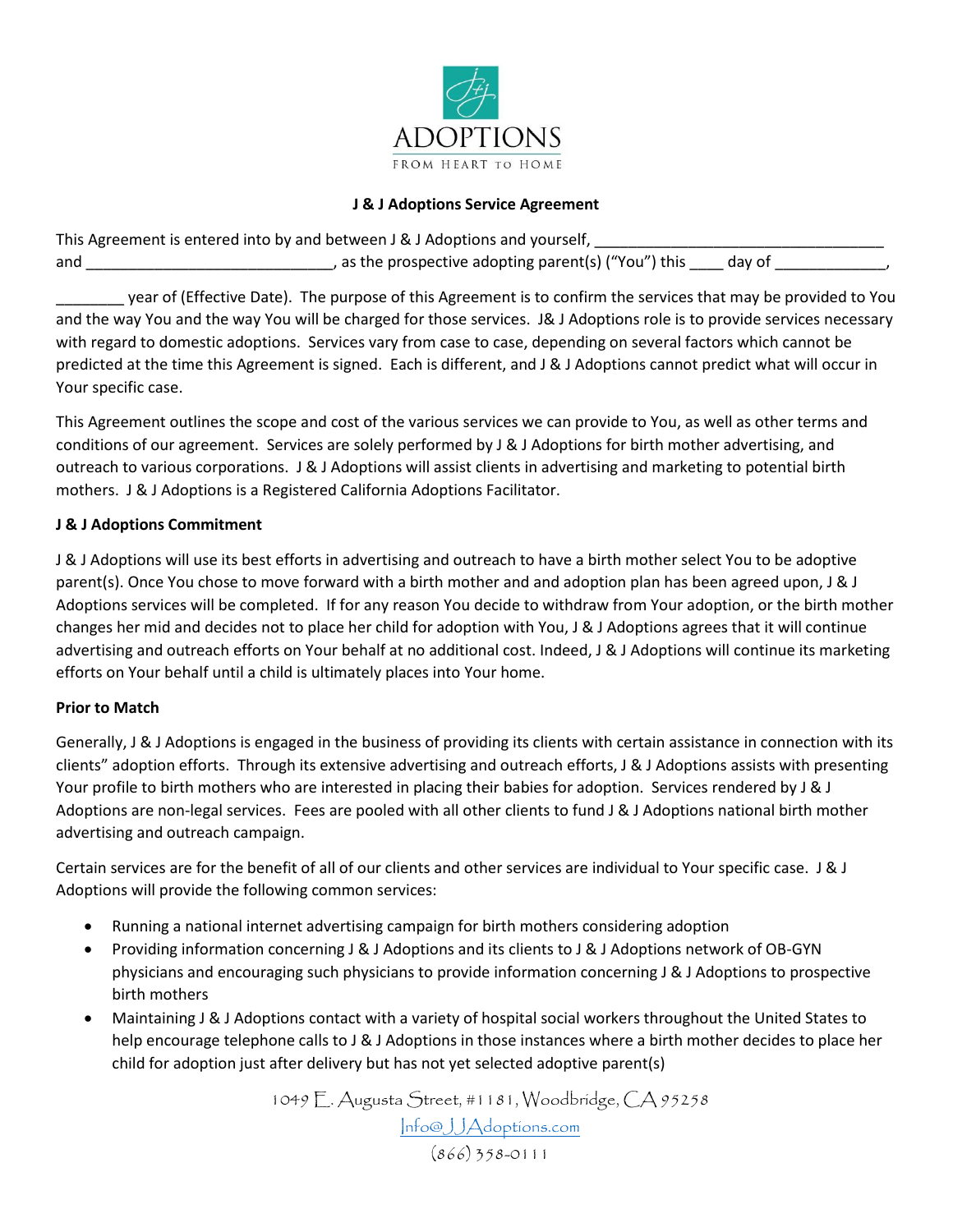- Providing information concerning J & J Adoptions to a variety of pregnancy counseling centers and maternity homes throughout the United States and encouraging those centers and homes to provide such information to prospective birth mothers
- Answering a 24 hour toll free birth mother hotline to assist birth mothers responding to J & J Adoptions advertisements, mailers and other outreach efforts
- Maintaining and promoting our J & J Adoptions website which provides information and promotes prospective birth mothers

J & J Adoptions will provide You with the following individualized services, the precise nature and scope of which may vary based upon Your circumstances:

- Advising You about the adoption process
- Discussing with You Your adoption preferences
- Assisting You with the preparation of Your personalized profile letter to birth mothers
- Preliminary screening of prospective birth mothers
- Presenting Your personalized profile to prospective birth mothers verbally, via overnight, U.S. Mail, via the internet, or in person.
- Advising You of being selected as prospective adoptive parent(s) by a prospective birth mother
- Reviewing with You the information provided to J & J Adoptions by a prospective birth mother
- Arranging communications between You and a prospective birth mother

J & J Adoptions obligation to provide You with services shall terminate when a birth mother selects You to adopt her child and You express Your desire to pursue the adoption.

Through its outreach efforts, J & J Adoptions will come into contact with various birth parents interested in placing their child for adoptions. However, J & J Adoptions cannot and does not guarantee You that a selection will take place with a birth mother. A child's birth parent(s) have the legal right to select their child's adoptive parent(s). Thus, the selection of their child's adoptive parent(s) is made solely by the birth parent(s), not J & J Adoptions or its staff. A child's birth parent(s) may have certain criteria for prospective adoptive parent(s). If so, in certain instances, You may not satisfy those criteria and, therefore, Your profile will not be presented to that specific birth mother. You also will provide J & J Adoptions with Your requirements for the adoption and the birth mother with whom You wish to move forward with. Should a birth mother or an adoption case not fit within the criteria You provide to J & J Adoptions , Your profile will not be presented in that specific instance. Based upon J & J Adoptions experience, the more criteria imposed by You, the fewer the birth mother presentations and the longer it usually takes for a selection to occur.

# **Matching and Outreach Fees**

In order to engage J & J Adoptions to provide You with Preselection Services, You will be required to pay and advertising and outreach fee in the amount of \$6,000.00 (the "Advertising and Outreach Fee") plus and administrative fee in the amount of \$250.00 for a total amount of \$6,250.00. The Administrative Fee is a one-time non-refundable fee that covers administrative expenses J & J Adoptions may incur on Your behalf, including website set up and unlimited editing of Your electronic profile on J & J Adoptions website, maintaining our toll free telephone line for birth mother intake calls, and unlimited overnight courier costs for sending Your profile to birth mothers. The Administrative Fee is spent and earned when paid and does not include any third party professional fees.

At the time You return a signed copy of this Agreement to J & J Adoptions, You will remit to J & J Adoptions, the sum of \$2,250.00, of which will be applied towards partial payment of Advertising and Outreach Fee and \$250.00 will be applied towards payment of the Administrative Fee. The balance of \$4,000.00 will be split into two equal payment of \$2,000.00 as reflected in the payment schedule below: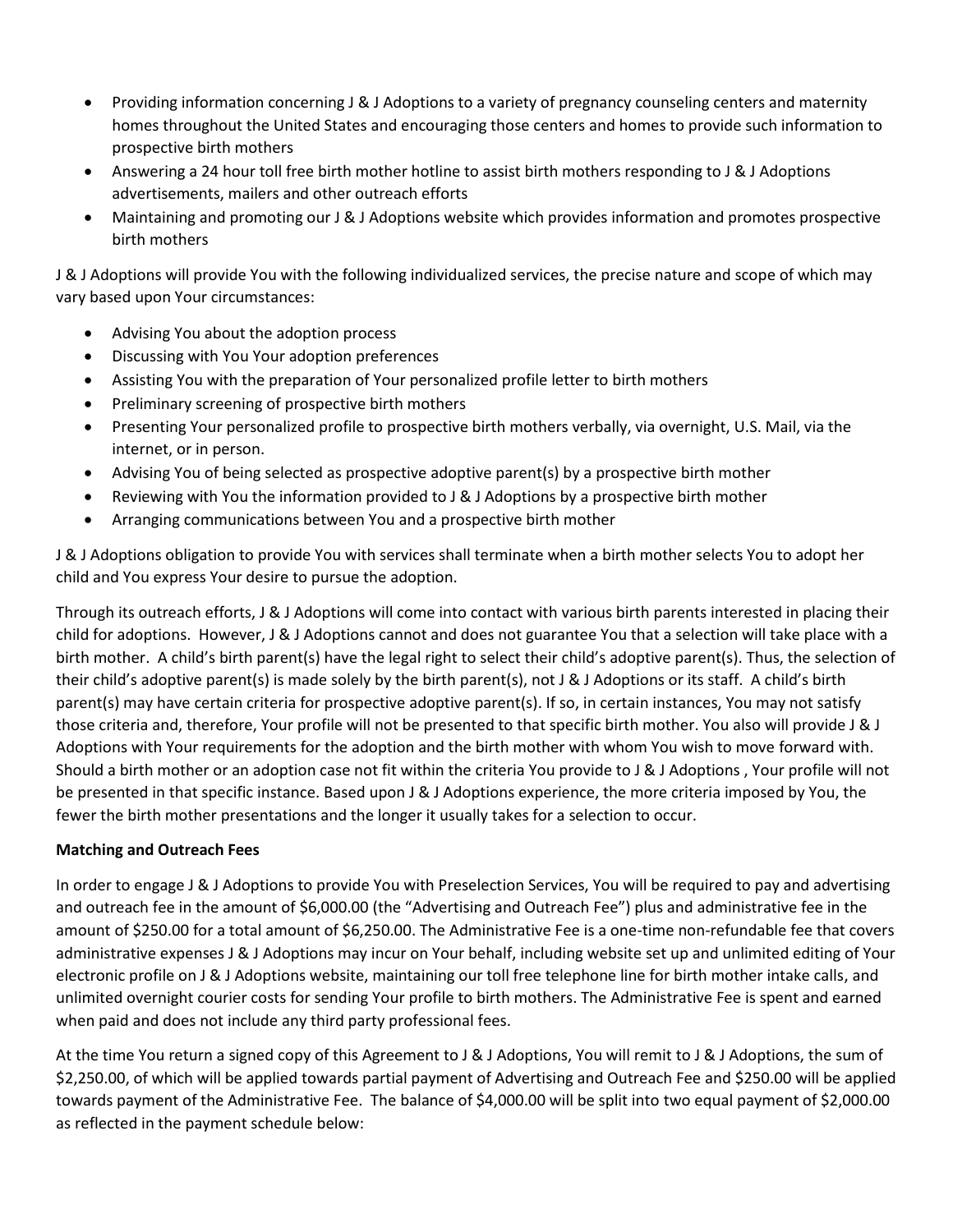### Payment Schedule

- $\bullet$  1<sup>st</sup> Installment of \$2,250.00
- Due at the signing of this Agreement  $\bullet$  2<sup>nd</sup> Installment of \$2,000.00 Due 60 days after  $1<sup>st</sup>$  Installment
- $\bullet$  3<sup>rd</sup> Installment of \$2,000.00

Due 60 days after 2<sup>nd</sup> Installment

All fees, once received, are non-refundable, as they are applied immediately towards nationwide advertising and overhead costs. Should a birth parent choose you before Your second, or final installment is made, full payment of Your remaining fees will become due.

Should You at any time fail to make payments to J & J Adoptions, in accordance with this Agreement, J & J Adoptions will discontinue providing You with all services until such time as such sums are paid in full or this Agreement is terminated by J & J Adoptions as discussed more fully below.

Any sums due and owing by You to J & J Adoption of the Advertising and Outreach Fee, the Administrative Fee, and/or any other funds whatsoever, and J & J Adoptions acceptance thereof, is not to be interpreted as a guarantee by J & J Adoptions that Your adoption efforts will be successful. By execution of this Agreement, You are acknowledging that You understand and accept this fact.

# Early Termination of Agreement

Should You fail to timely pay J & J Adoptions when any sums are due, or You fail to perform any other obligations that You are required to perform under this Agreement or You are otherwise in breach of this Agreement, then J & J Adoptions will have the right to discontinue providing You with services until such time as these sums are paid in full, such obligations are performed or such breach is remedied, or to terminate this Agreement, in which case J & J Adoption will be under no obligation to further provide any services whatsoever to You or to refund any sums paid by You to J & J Adoption.

J & J Adoptions will not refund to You the Advertising and Outreach Fee or the Administrative Fee or any other sums paid by You to J & J Adoptions under any circumstances whatsoever. Thus, should one of You become pregnant, should You conclude a successful adoption without the services of J & J Adoptions, should You divorce, should one of You die or become sick or disabled, should You have a change in financial circumstances, should You relocate, should You no longer desire to pursue an adoption, should a birth parent commit any act or omission that makes adoption from them undesirable, more difficult or impossible, or should any other circumstances occur, You will not be entitled to a refund of any of these amounts.

#### Post Selection

Even after You have chosen to move forward with the birth mother, many steps must be taken before You will be in a position to have Your adoption finalized. This phase of the adoption process which commences immediately after a birth mother selects You, as prospective adoptive parent(s), is to assist You during the post selection process to provide You with a variety of non legal services aimed at putting You into a position to finalize Your adoption. These services will be referred to throughout the Agreement as the Post Selection Services.

In the Post Selection Services, J & J Adoptions ay provide You with some or all of the following post selection services, the precise nature and scope of which will vary based upon the particular circumstances involved with Your adoption and the steps which must be taken to put You into a position to have the Adoption finalized.

In Post Selection Services, J & J Adoptions will provide some or all of the following services;

- Review of the birth parent(s) background information
- Conduct supplemental due diligence on birth parent(s)
- Help You formulate a budget for birth mother living expenses (if applicable)
- Identify and contact all necessary third-parties required or needed to assist us with the placement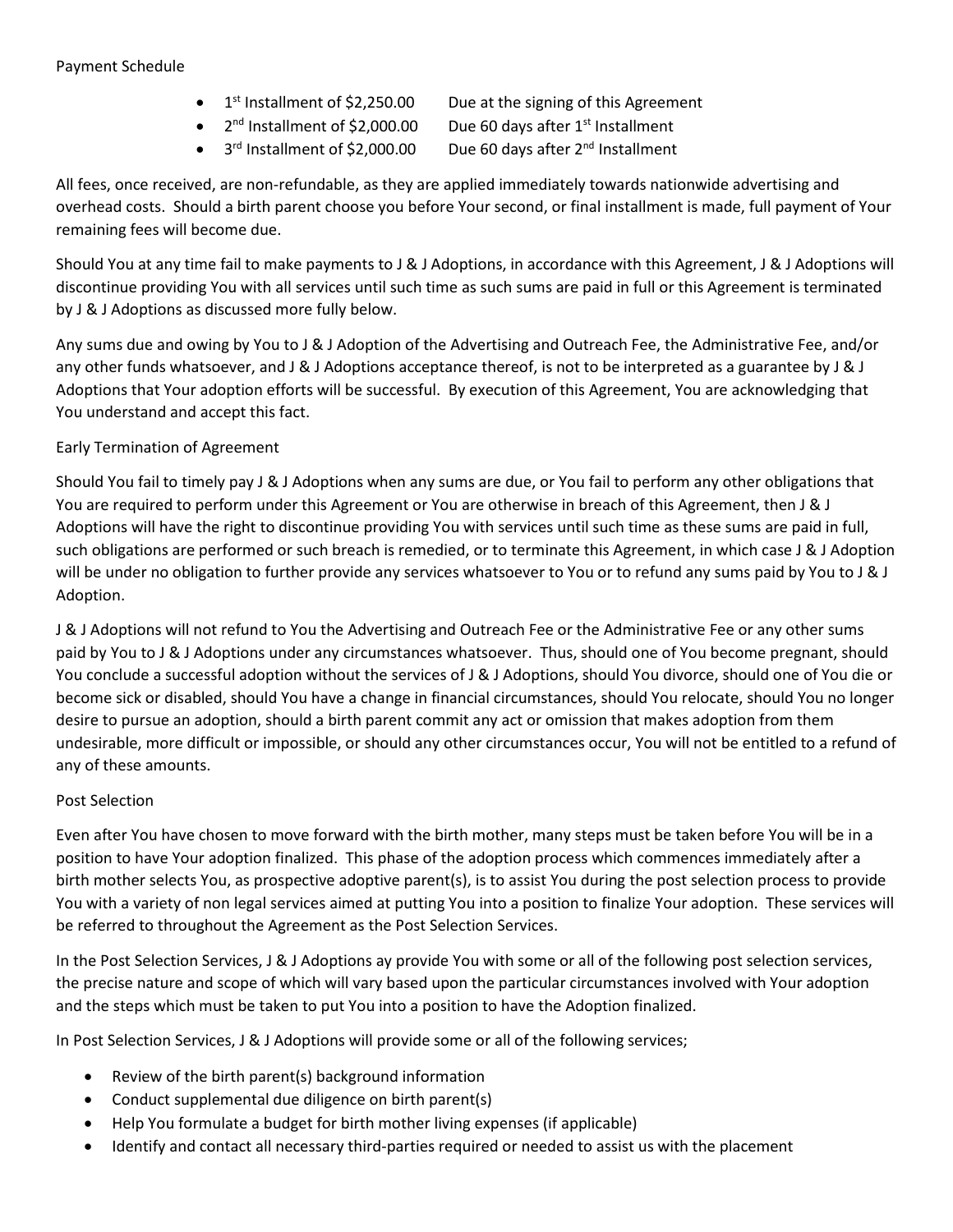- Maintaining contact with the birth parent(s) and assisting with ongoing communications
- Provide personal assistance to birth parent(s) throughout pregnancy
- Case worker management of birth mother living expenses (if applicable)
- Working with various social services agencies involved in Your adoption
- Requesting medical records of the birth parent(s) and or the prospective adoptee
- Assisting You in making a hospital plan for the birth mother and the prospective adoptee
- Maintaining contact and coordination with the hospital throughout the delivery process

It has been J & J Adoptions experience that it is useful, and often necessary for J & J Adoptions to maintain ongoing communications with the birth mother, her adoption agency worker, and her independent legal counsel (if she has one). Accordingly, the Post Selection Services include J & J Adoptions being available to Your birth mother for ongoing communications.

#### Post Selection Services Fees

Post selection services are conducted throughout Your adoption until the birth mother places the baby for adoption with You.

In order to engage J & J Adoptions to provide You with the Post Selection Services, You will be required to pay J & J Adoptions of \$1,000.00 plus a Post Selection Services Administrative Fee of \$250.00 for a total amount of \$1,250.00.

The Post selection services fee is a non refundable in the amount of \$1,000.00, is earned and deducted at the time You decide to move forward with a birth mother that has selected You.

The post selection services Administrative Fee is a one time non refundable fee that covers administrative expenses J & J Adoptions will incur on Your behalf by accepting Your matter. The post selection services administrative fee includes any charges for local, toll and 800 telephone charges, photocopying costs, facsimile cost, regular U.S mail charges, and administrative costs in connection with creating and maintaining Your file. The post selection services administrative fee is spent and earned when paid and does not include any third party professional fees or over night carrier charges.

J & J Adoptions charges a fee to admin fee to administer Birth Mother and/or Third Party expenses on Your behalf. The admin fee is a one time non refundable fee of \$250 and covers the costs of creating and managing Your admin accounts. Services included but are not limited to, unlimited writing of checks so that J & J Adoptions can pay third party costs and birth mother expenses on Your behalf, extending You the ability to have J & J Adoptions pay cash on Your behalf to vendors and for birth mother expenses, using credit on client's behalf(for example, J & J Adoptions will use its credit to secure temporary housing for Your birth mother so that there is no potential liability to You), providing itemized invoices to You of all distributions and transactions.

All post selection services fees are due and payable upon receipt of Your post selection services invoice/accounting letter. All sums due and payable by You to J & J Adoptions may be paid earth by check, or by a major credit card acceptable to J & J Adoptions or bank wire transfer.

You must notify J & J Adoptions in writing of any error or omission in a statement or invoice within thirty (30) days following the statement or invoice date. If You do not do so, except for any amount incorrectly credited, the following shall be deemed conclusively to be established: the statement is completed and accurate, and all items debited and credited to the account are genuine and authorized. Written submission shall be accepted in the following formats: email to [Info@JJAdoptions.com](mailto:Info@JJAdoptions.com) or by U.S. Mail.

#### Termination

You have the right at anytime to terminate J & J Adoptions Post Selection Services upon written notice to J & J Adoptions. Upon receiving such notice, J & J Adoptions will cease to render additional Post Selection Services to You, unless it is prevented from doing so by a court, law, rule or its ethical obligations. Such termination will not, however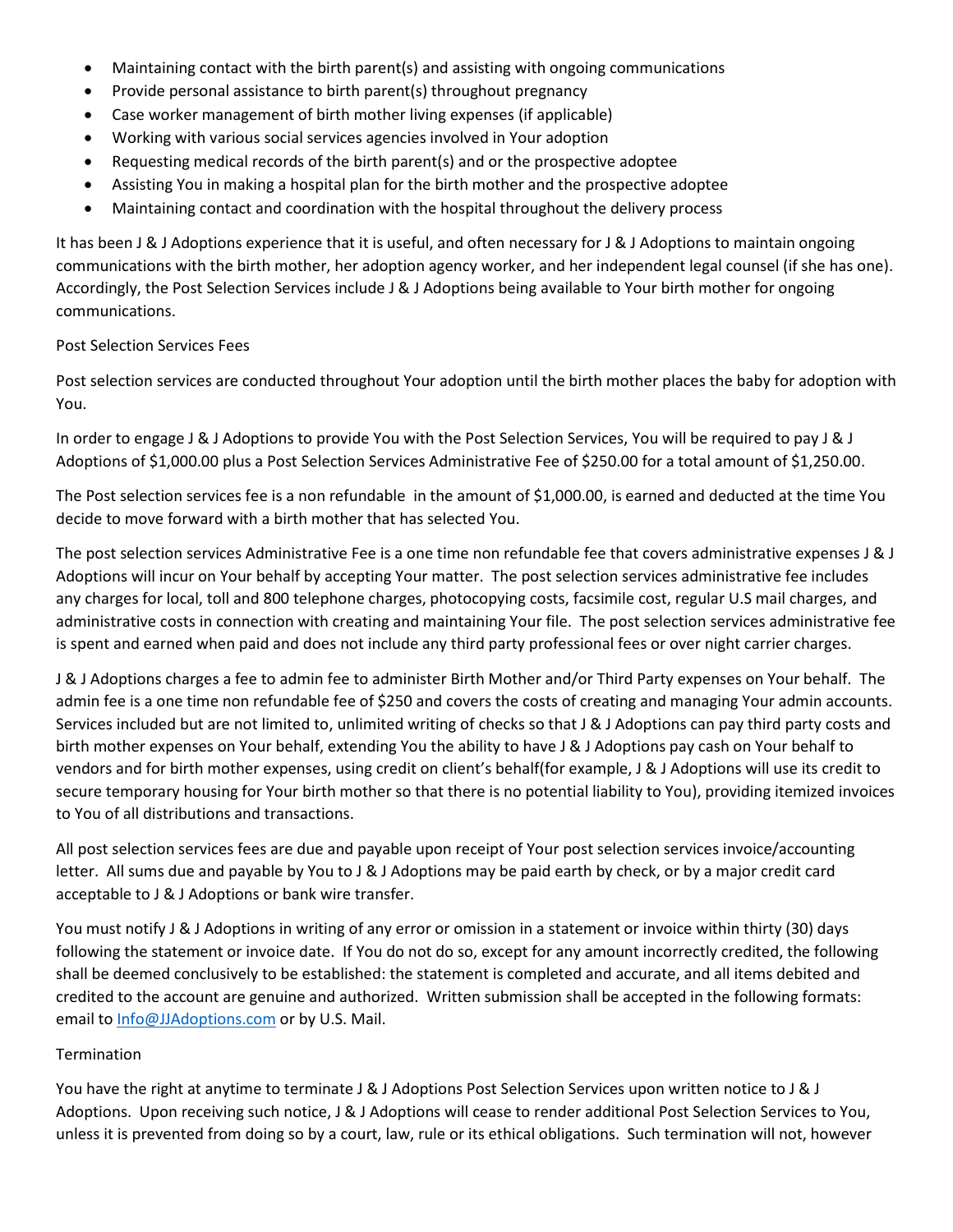release You of the obligation to pay for all Post Selection Services rendered and costs or expenses paid or incurred on Your behalf to the date of such termination.

Miscellaneous General Provisions

# Risks of Adoption

The staff at J & J Adoptions is devoted to helping our clients create families. We are committed to providing our resources to attain the best results; however, certain risks are inherent with any adoption. Therefore, we encourage You to become fully aware of the risks involved. Unfortunately, no one is able to predict human behavior and, therefore, no matter how successful the outlook of Your adoption might be, there always is the risk that the birth mother will not go through with the placement or the birth father will contest. By executing this Agreement, You are acknowledging and agreeing that You have been given the opportunity to discuss the adoption risks with J & J Adoptions and that any adoption into which You may eventually enter in association with J & J Adoptions will be at Your own risk. Such risks may include but are not limited to the following:

- As with any birth of a baby, there may be disabilities and/or special needs
- A child may be born drug exposed or drug positive
- Adoption information provided to You by J & J Adoptions is on an "as received" basis and may be inaccurate or investigations many not have been conducted; J & J Adoptions encourages You to investigate and verify information and will assist You in any way possible.
- The extent of birth mother screening provided by J & J Adoptions varies with circumstances (especially when the time before delivery is short). Any information gleaned may not be accurate or complete
- You can not legally adopt a child until there has been a termination of both the birth mother's and birth father's rights. Until a complete termination of both natural parents' rights has occurred, You will only have temporary custody of the child.

# Information and Confidentiality

J & J Adoptions is a Registered Adoption Facilitator with the state of California. J & J Adoptions is unable to provide any legal services. J & J Adoptions may require the ability to share information with other individuals and agencies. J & J Adoptions may be required to share personal information with governmental or administrative agencies. J & J Adoptions may also voluntarily 0 disclose personal information in order to ensure that the adoption reaches fruition. From time to time, J & J Adoptions may provide adoption information to You. In such circumstances, please be advised that J & J Adoptions is providing such adoption information for You on an "as received" basis.

# Authorizations

You hereby give J & J Adoptions Your express authorizations to share and/or discuss, with Your attorney and/or other professionals You have engaged or may engage to assist You in connection with Your prospective adoption, any and all information which You may provide to J & J Adoption, whether in writing or otherwise, and hereby waive any and all rights of confidentiality in connection therewith. You hereby authorize J & J Adoptions to share any information with prospective birth parents that J & J Adoptions deems necessary, and You hereby waive any and all rights of confidentiality in connection therewith. You hereby authorize J & J Adoptions to share any information with prospective birth parents that J & J Adoptions deems necessary, and You hereby authorize J & J Adoptions to disclose any information that is permitted or required to be disclosed by applicable law and hereby waive any and all rights of confidentiality in connection therewith. You hereby authorize J & J Adoptions to distribute Your personalized profiles to birth mothers through any and all mediums and acknowledge and accept that at J & J Adoptions, profile creation is a collaborative process among clients, case workers, former clients, graphic designers and J & J Adoptions staff, which is created for public use without the ability to seek protection through copyright or patent.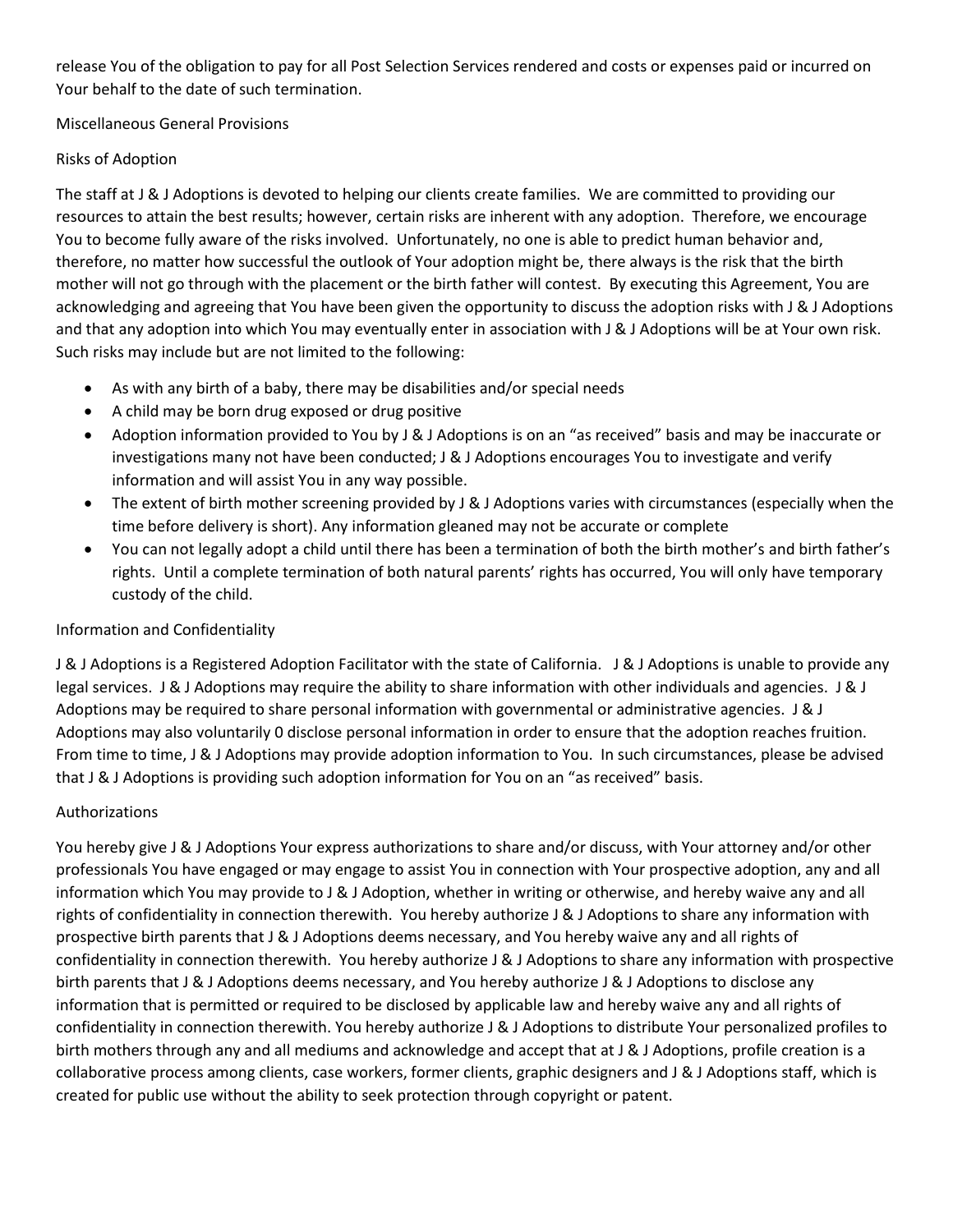### Information from Birth Parents

In the course of screening and interviewing prospective birth mothers and/or birth fathers, J & J Adoptions may be provided with certain information by such birth mothers, birth fathers or others concerning themselves, their child and/or their other family members. This information may include, without limitation, information pertaining to family history, physical condition or history, mental conditions or history and lifestyle. This information may be disclosed to other parties to comply with the requirements of state and federal law. It may also voluntarily be disclosed to other parties to facilitate the adoption process.

# Information from Adoptive Parents

Any falsification or omission of pertinent information including but not limited to emotional, psychological or criminal will constitute grounds for J & J Adoptions termination of this Agreement. You, not J & J Adoptions, will be responsible for the validity or truthfulness of information You provide to J & J Adoptions.

### Duty to Communicate and Provide Honest and Up to Date Information

You are obligated to cooperate fully with J & J Adoptions in all matters concerning adoption. By executing this Agreement, You are hereby representing to J & J Adoptions that all information which You provide to J& J Adoptions earth is writing or orally, will be in all respects true and correct. You hereby guarantee that in the future, if any circumstances occur which will cause such information to no longer be true and correct, You will advise J & J Adoptions of such circumstances and correct such information so as to make it true and correct. You will be responsible for keeping J & J Adoptions advised of Your current address, telephone number, and email address and will expeditiously making Yourself available for requested conference calls or meetings with J & J Adoptions staff. If is Your responsibility to advise J & J Adoptions of any relevant information that may affect our ability to render services to You.

### Notifications and Expenses

J & J Adoptions strives to maintain competitive fees while providing exceptional service. J & J Adoptions will be diligent in notifying You of the costs associated with Your adoptions and will candidly respond to any questions regarding Your fees and expenses, however, various states and third parties have different fee requirements, and the expenses involved in each adoption vary on a case by case basis due to varied circumstances.

#### Payments to Birth Mother

You will reimburse J & J Adoptions for any and all expenses that it may advance on Your behalf to birth parent(s), whether before or after You have selected to move forward. If expenses have been remitted to a birth mother prior to Your choosing to move forward, this information will be disclosed to You prior to Your deciding to move forward. It is a crime for any person or agency to offer to pay money or anything of value to a birth parent for the placement of r adoption, or for the consent to an adoption, or for cooperation in the completion of an adoption of a child. However, in most states it is not unlawful to pay maternity connected medical expenses and necessary living expenses of the mother during and shortly after the pregnancy as an act of charity, as long as the payment is not contingent upon placement of the child for adoption, consent to the adoption, or cooperation in the completion of the adoption. Accordingly, any pregnancy related expense that You provide to a birth mother is an "act of charity." Please note that the law protects birth mothers by precluding adoptive parents from seeking a return of any funds provided to her, should she decide to parent, or You decided not to move forward with the adoption.

# Mandatory Agency/Social Worker Fees

Certain states require that charges or fees be paid to an adoption service provider and/or agency (i.e., counselors and/ir licensed social workers). J & J Adoptions does not provide such services and any and all costs associated therewith will be Your responsibility, not J & J Adoptions. As these regulations vary from state to state, it will be Your responsibility to obtain legal advice with respect to the payment of such charges and fees.